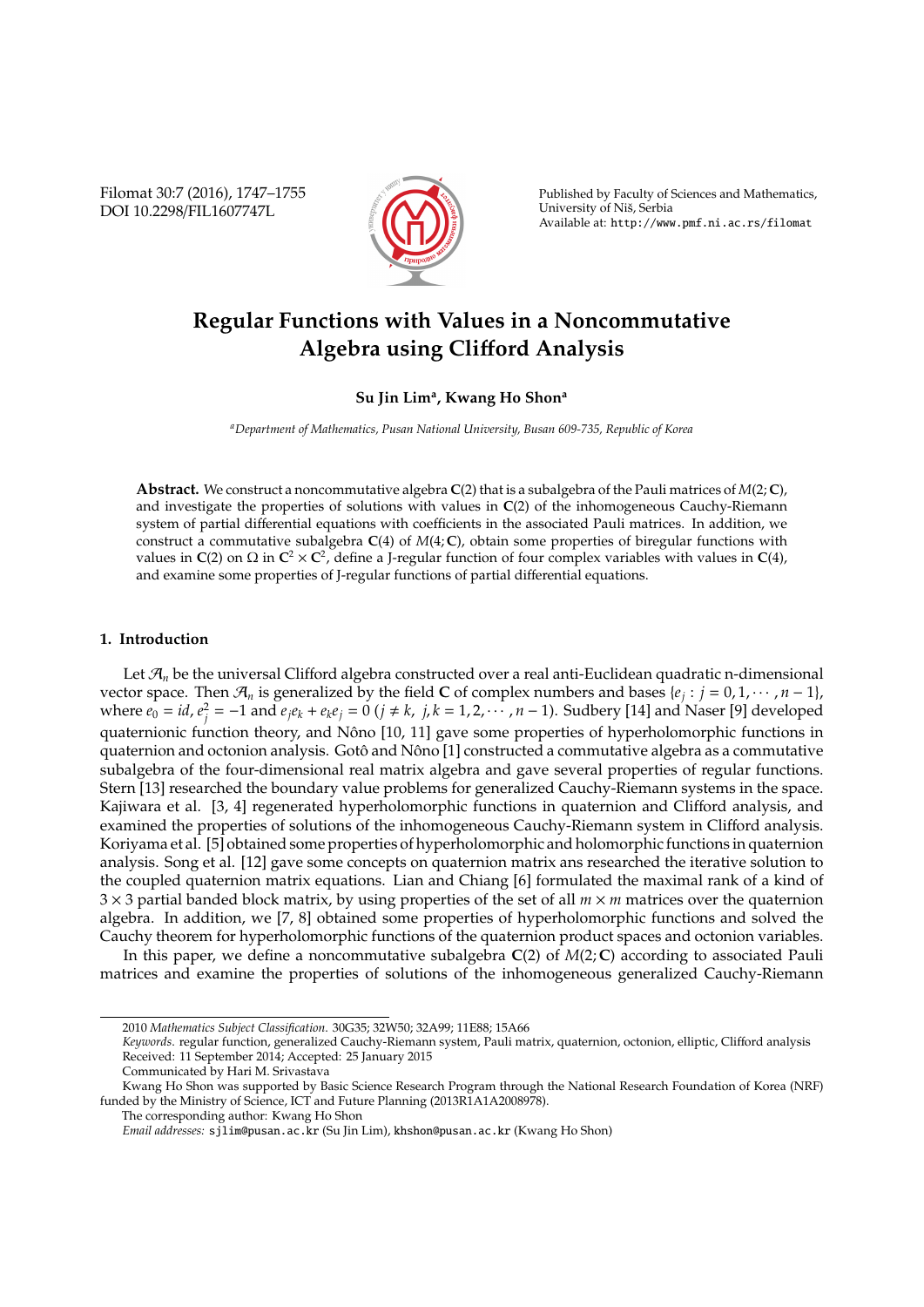system for biregular functions on  $\Omega \subset \mathbf{C}^2 \times \mathbf{C}^2$ . In addition, we construct a commutative subalgebra  $\mathbf{C}(4)$  of the four dimensional matrix algebra *M*(4; **C**) on the field **C** of complex numbers generated by eight bases  $\{\varepsilon_j : j = 0, 1, \dots, 7\}$ , give a J-regular function with values in **C**(4) and investigate the properties of J-regular functions on  $\Omega \subset \mathbb{C}^4$ .

### **2. Biregular Functions with Values in C(2)**

Let  $a_0 = id$ ,  $a_1 = i$ ,  $a_2 = j$ , and  $a_3 = k$  be hypercomplex numbers. The field  $\mathcal{T} \cong \mathbb{C}^2$  of quaternions  $z = \sum_{j=0}^{3} a_j x_j = z_1 + z_2 a_2 (x_0, x_1, x_2, x_3 \in \mathbf{R})$  is a four-dimensional noncommutative real field generated by four bases *a*0, *a*1, *a*2, and *a*<sup>3</sup> with the following rule:

$$
a_1^2 = a_2^2 = a_3^2 = -1, \ \ a_1 a_2 = -a_2 a_1 = a_3, \ \ a_2 a_3 = -a_3 a_2 = a_1, \ \ a_3 a_1 = -a_1 a_3 = a_2.
$$

Here this is said to satisfy the triple rule in Clifford analysis.

Consider the Pauli matrices of *M*(2; **C**) by

$$
\sigma_0 = \begin{pmatrix} 1 & 0 \\ 0 & 1 \end{pmatrix}, \quad \sigma_1 = \begin{pmatrix} 1 & 0 \\ 0 & -1 \end{pmatrix}, \quad \sigma_2 = \begin{pmatrix} 0 & -i \\ i & 0 \end{pmatrix}, \quad \sigma_3 = \begin{pmatrix} 0 & 1 \\ 1 & 0 \end{pmatrix},
$$

where *i* = √  $\overline{-1}$ . The multiplications of  $\sigma_1$ ,  $\sigma_2$  and  $\sigma_3$  produces

$$
\sigma_0^2 = \sigma_1^2 = \sigma_2^2 = \sigma_3^2 = I, \quad \sigma_l \sigma_m = -i \sigma_n,
$$

where  $\{l, m, n\}$  is a cyclic permutation of  $\{1, 2, 3\}$ . The following matrices occur in the theory of Clifford algebras:

$$
\mathbf{U}_{1,0} = \left\{ \begin{pmatrix} x & y \\ y & x \end{pmatrix} | x, y \in \mathbf{R} \right\} \cong \mathbf{R} \oplus \mathbf{R},
$$
  
\n
$$
\mathbf{U}_{0,1} = \left\{ \begin{pmatrix} x & y \\ -y & x \end{pmatrix} | x, y \in \mathbf{R} \right\} \cong \mathbf{C},
$$
  
\n
$$
\mathbf{U}_{0,2} = \left\{ \begin{pmatrix} x_0 + ix_1 & x_2 + ix_3 \\ -x_2 + ix_3 & x_0 - ix_1 \end{pmatrix} | x_n \in \mathbf{R} \ (n = 0, 1, 2, 3) \right\}
$$
  
\n
$$
= \left\{ \begin{pmatrix} \frac{z_1}{z_2} & \frac{z_2}{z_1} \\ -\frac{z_2}{z_2} & \frac{z_1}{z_1} \end{pmatrix} | z_n \in \mathbf{C} \ (n = 1, 2) \right\} \cong \mathbf{H},
$$

where **H** is the Hamilton's algebra of quaternions.

Consider the associated Pauli matrices

$$
e_0=\left(\begin{array}{cc}1&0\\0&1\end{array}\right), e_1=\left(\begin{array}{cc}i&0\\0&-i\end{array}\right), e_2=\left(\begin{array}{cc}0&1\\-1&0\end{array}\right), e_3=\left(\begin{array}{cc}0&i\\i&0\end{array}\right).
$$

Then these associated Pauli matrices satisfy the triple rule.

The algebra

$$
\mathbf{C}(2) := \{ z = \sum_{j=0}^{3} e_j x_j \mid x_j \in \mathbf{R} \ (j=0,1,2,3) \} \cong \mathcal{T}
$$

is a noncommutative subalgebra of *M*(2; **C**). Here **C**(2) can be identified with **C** 2 . The numbers of the field  $C(2)$  are

$$
z = \sum_{j=0}^{3} e_j x_j = \begin{pmatrix} x_0 + ix_1 & x_2 + ix_3 \\ -x_2 + ix_3 & x_0 - ix_1 \end{pmatrix} \in \mathcal{U}_{0,2}
$$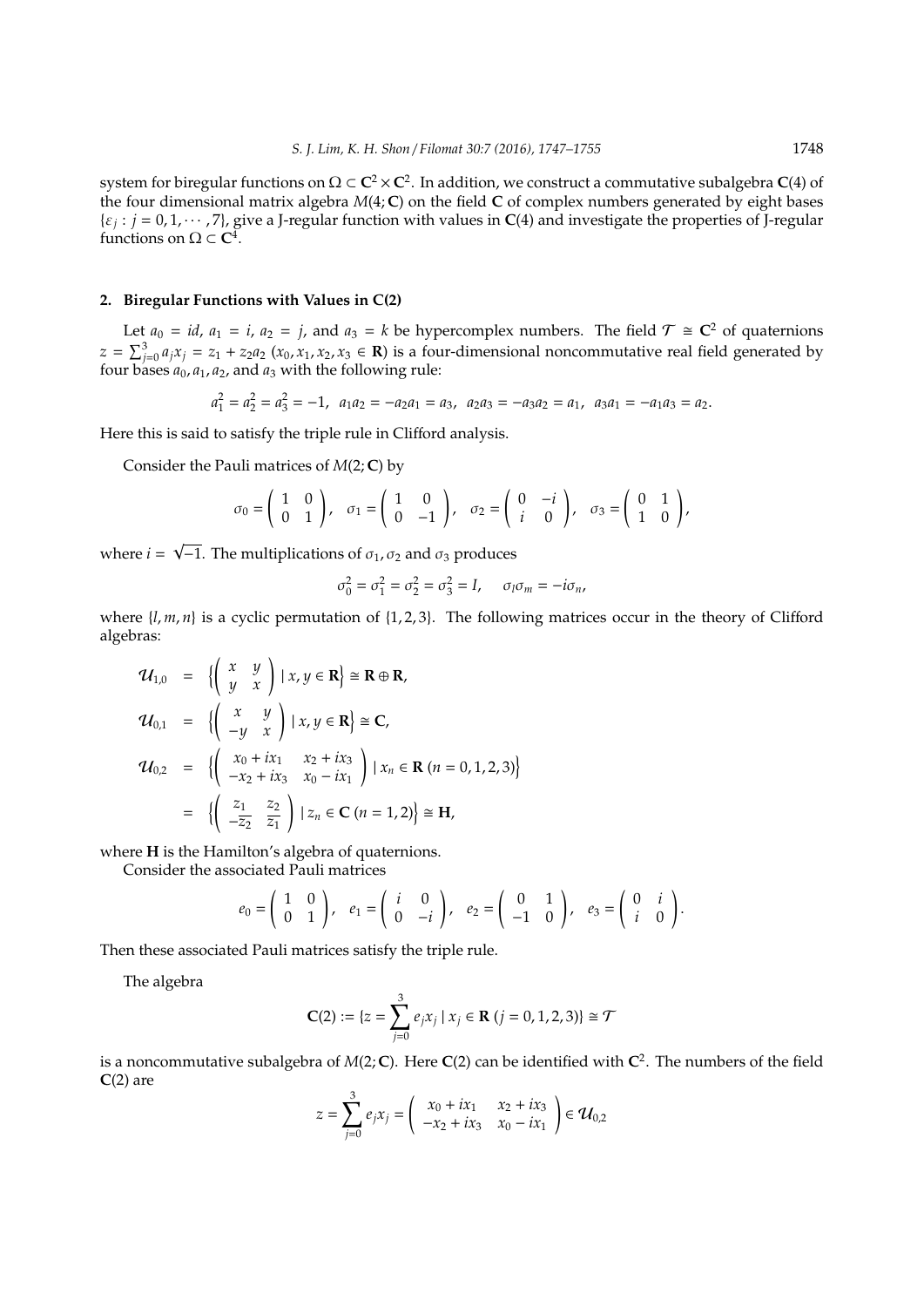and

$$
w = \sum_{j=0}^{3} e_j y_j = \begin{pmatrix} y_0 + iy_1 & y_2 + iy_3 \ -y_2 + iy_3 & y_0 - iy_1 \end{pmatrix} \in \mathcal{U}_{0,2}.
$$

The quaternionic conjugate *z*<sup>\*</sup> of *z* is  $z^* = \sum_{j=0}^3 \overline{e_j} x_j$ , where  $\overline{e_0} = e_0$  and  $\overline{e_k} = -e_k$  ( $k = 1, 2, 3$ ). Let  $\Omega$  be an open subset of  $C^2 \times C^2$ . Consider a function:

$$
f:\Omega\longrightarrow\mathbf{C}(2)
$$

satisfies

$$
(z, w) \in \Omega \longmapsto f(z, w) = \sum_{j=0}^{3} e_j u_j \in \mathbf{C}(2).
$$

We use quaternion differential operators:

$$
D_x := \begin{pmatrix} \frac{\partial}{\partial x_0} - i\frac{\partial}{\partial x_1} & -\frac{\partial}{\partial x_2} - i\frac{\partial}{\partial x_3} \\ \frac{\partial}{\partial x_2} - i\frac{\partial}{\partial x_3} & \frac{\partial}{\partial x_0} + i\frac{\partial}{\partial x_1} \end{pmatrix},
$$
  

$$
D_y := \begin{pmatrix} \frac{\partial}{\partial y_0} - i\frac{\partial}{\partial y_1} & -\frac{\partial}{\partial y_2} - i\frac{\partial}{\partial y_3} \\ \frac{\partial}{\partial y_2} - i\frac{\partial}{\partial y_3} & \frac{\partial}{\partial y_0} + i\frac{\partial}{\partial y_1} \end{pmatrix},
$$

and conjugate differential operators

$$
D_x^* = \begin{pmatrix} \frac{\partial}{\partial x_0} + i\frac{\partial}{\partial x_1} & \frac{\partial}{\partial x_2} + i\frac{\partial}{\partial x_3} \\ -\frac{\partial}{\partial x_2} + i\frac{\partial}{\partial x_3} & \frac{\partial}{\partial x_0} - i\frac{\partial}{\partial x_1} \end{pmatrix},
$$
  

$$
D_y^* = \begin{pmatrix} \frac{\partial}{\partial y_0} + i\frac{\partial}{\partial y_1} & \frac{\partial}{\partial y_2} + i\frac{\partial}{\partial y_3} \\ -\frac{\partial}{\partial y_2} + i\frac{\partial}{\partial y_3} & \frac{\partial}{\partial y_0} - i\frac{\partial}{\partial y_1} \end{pmatrix}.
$$

The operators act for a function  $f(z, w)$  in **C**(2):

$$
D_x^* f(z, w) = \left( \sum_{j=0}^3 e_j \frac{\partial}{\partial x_j} \right) \left( \sum_{k=0}^3 e_k u_k \right)
$$
  
\n
$$
= \left( \frac{\partial u_0}{\partial x_0} - \frac{\partial u_1}{\partial x_1} - \frac{\partial u_2}{\partial x_2} - \frac{\partial u_3}{\partial x_3} \right) + \left( \frac{\partial u_1}{\partial x_0} + \frac{\partial u_0}{\partial x_1} + \frac{\partial u_3}{\partial x_2} - \frac{\partial u_2}{\partial x_3} \right) e_1
$$
  
\n
$$
+ \left( \frac{\partial u_2}{\partial x_0} - \frac{\partial u_3}{\partial x_1} + \frac{\partial u_0}{\partial x_2} + \frac{\partial u_1}{\partial x_3} \right) e_2 + \left( \frac{\partial u_3}{\partial x_0} + \frac{\partial u_2}{\partial x_1} - \frac{\partial u_1}{\partial x_2} + \frac{\partial u_0}{\partial x_3} \right) e_3,
$$
  
\n
$$
f(z, w) D_y^* = \left( \sum_{k=0}^3 e_k u_k \right) \left( \sum_{j=0}^3 e_j \frac{\partial}{\partial y_j} \right)
$$
  
\n
$$
= \left( \frac{\partial u_0}{\partial y_0} - \frac{\partial u_1}{\partial y_1} - \frac{\partial u_2}{\partial y_2} - \frac{\partial u_3}{\partial y_3} \right) + \left( \frac{\partial u_1}{\partial y_0} + \frac{\partial u_0}{\partial y_1} - \frac{\partial u_3}{\partial y_2} + \frac{\partial u_2}{\partial y_3} \right) e_1
$$
  
\n
$$
+ \left( \frac{\partial u_2}{\partial y_0} + \frac{\partial u_3}{\partial y_1} + \frac{\partial u_0}{\partial y_2} - \frac{\partial u_1}{\partial y_3} \right) e_2 + \left( \frac{\partial u_3}{\partial y_0} - \frac{\partial u_2}{\partial y_1} + \frac{\partial u_1}{\partial y_2} + \frac{\partial u_0}{\partial y_3} \right) e_3.
$$

The point norm at  $p = (z, w) \in \Omega$  is defined by

$$
||p|| = \frac{1}{\sqrt{2}} \sqrt{\text{tr}(z^*z) + \text{tr}(w^*w)} = \sqrt{\sum_{j=0}^3 (x_j^2 + y_j^2)}.
$$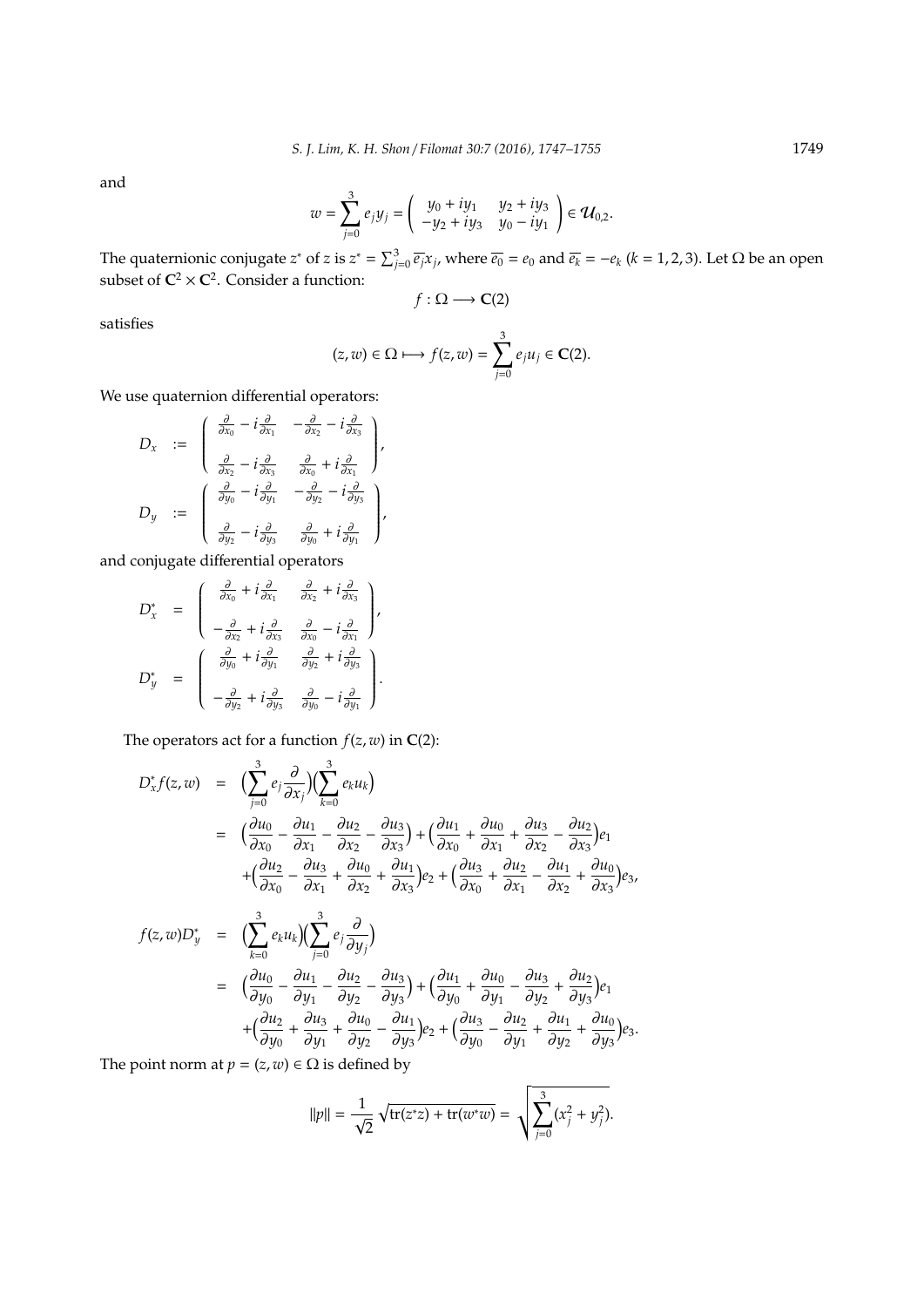**Definition 1.** Let  $\Omega$  be an open set of  $C^2 \times C^2$ . A function  $f : \Omega \longrightarrow C(2)$  is said to be biregular on  $\Omega$  if the *following two conditions are satisfied:*

(a) For each  $w \in C(2)$  fixed,  $f$  is of class  $C^1$  in  $z \in \Omega_w = \{z \in C(2) \mid (z,w) \in \Omega\}$  and satisfies  $D_x^* f(z,w) = 0$  on  $\Omega$ . (b) For each  $z \in \mathbb{C}(2)$  fixed,  $f$  is of class  $C^1$  in  $w \in \Omega_z = \{w \in \mathbb{C}(2) \mid (z, w) \in \Omega\}$  and satisfies  $f(z, w)D_y^* = 0$  on  $\Omega$ .

Let  $(g, h)$  be a pair of **C**(2)-valued functions  $g$  and  $h$  of class  $C^{\infty}$  on  $\Omega$  in  $C^2 \times C^2$ . Consider the inhomogeneous Cauchy-Riemann system of partial differential equations

$$
D_x^* f = g, \quad f D_y^* = h. \tag{1}
$$

If the system (1) has a solution  $f$  with values in  $C(2)$ , then

$$
gD_y^* = D_x^* fD_y^* = D_x^* h.
$$

For the system (1), the solvability condition

$$
gD_y^* = D_x^*h \tag{2}
$$

is necessary for the existence of a solution *f* with values in  $C(2)$  to the system (1). Let  $\Omega$  be a product domain  $\Omega_1 \times \Omega_2$  of simply connected domains in  $\mathbb{C}^2$  and  $\mathbb{C}^2$ , respectively, and let  $Tf := (D_x^* f, f D_y^*)$ . Then  $Tf = (g, h) = 0$  satisfies  $gD_y^* = D_x^*h$ . For  $Tf : \Omega \longrightarrow \mathbb{C}(2)$  of class  $C^2$ , consider  $S(g, h) = gD_y^* - D_x^*h$ . Then the Cousin 1 problem according to  $C(2)$ -valued functions on  $\Omega$  has a solution.

**Theorem 2.** If a function  $f(z, w)$  is biregular on  $\Omega \subset \mathbb{C}^2 \times \mathbb{C}^2$ , then each component of  $f(z, w)$  is harmonic on  $\Omega$ .

*Proof.* Consider

$$
D_x D_x^* = \begin{pmatrix} \frac{\partial}{\partial x_0} - i \frac{\partial}{\partial x_1} & -\frac{\partial}{\partial x_2} - i \frac{\partial}{\partial x_3} \\ \frac{\partial}{\partial x_2} - i \frac{\partial}{\partial x_3} & \frac{\partial}{\partial x_0} + i \frac{\partial}{\partial x_1} \end{pmatrix} \begin{pmatrix} \frac{\partial}{\partial x_0} + i \frac{\partial}{\partial x_1} & \frac{\partial}{\partial x_2} + i \frac{\partial}{\partial x_3} \\ -\frac{\partial}{\partial x_2} + i \frac{\partial}{\partial x_3} & \frac{\partial}{\partial x_0} - i \frac{\partial}{\partial x_1} \end{pmatrix}
$$
  
= 
$$
\begin{pmatrix} \sum_{j=0}^3 \frac{\partial^2}{\partial x_j^2} & 0 \\ 0 & \sum_{j=0}^3 \frac{\partial^2}{\partial x_j^2} \end{pmatrix} = \Delta_x
$$

and

$$
D_{y}^{*}D_{y} = \begin{pmatrix} \frac{\partial}{\partial y_{0}} + i\frac{\partial}{\partial y_{1}} & \frac{\partial}{\partial y_{2}} + i\frac{\partial}{\partial y_{3}} \\ -\frac{\partial}{\partial y_{2}} + i\frac{\partial}{\partial y_{3}} & \frac{\partial}{\partial y_{0}} - i\frac{\partial}{\partial y_{1}} \end{pmatrix} \begin{pmatrix} \frac{\partial}{\partial y_{0}} - i\frac{\partial}{\partial y_{1}} & -\frac{\partial}{\partial y_{2}} - i\frac{\partial}{\partial y_{3}} \\ \frac{\partial}{\partial y_{2}} - i\frac{\partial}{\partial y_{3}} & \frac{\partial}{\partial y_{0}} + i\frac{\partial}{\partial y_{1}} \end{pmatrix}
$$

$$
= \begin{pmatrix} \sum_{j=0}^{3} \frac{\partial^{2}}{\partial y_{j}^{2}} & 0 \\ 0 & \sum_{j=0}^{3} \frac{\partial^{2}}{\partial y_{j}^{2}} \end{pmatrix} = \Delta_{y}.
$$

Since *f* is biregular on Ω,  $\Delta_x u_0 = 0$  and  $\Delta_y u_0 = 0$ . Therefore, the function  $u_0(z, w)$  is harmonic on Ω. Similarly, the functions  $u_k(z, w)$  ( $k = 1, 2, 3$ ) are also harmonic on Ω.  $\square$ 

**Theorem 3.** Let  $\Omega$  be a domain in  $C^2 \times C^2$  of  $C(2)$  variables z and w, and let  $(g,h)$  be  $C(2)$ -valued functions on  $\Omega$  of class  $C^\infty$ . If  $f(z,w)=\sum_{k=0}^3e_ku_k$  is a locally integrable function with  ${\bf C}(2)$  values satisfying the system (1) in the *sense of distribution, that is, f*(*z*, *w*) *as a weak solution of* (1)*, then f*(*z*, *w*) *is of class* C <sup>∞</sup> *and a strong solution of* (1) *on* Ω*.*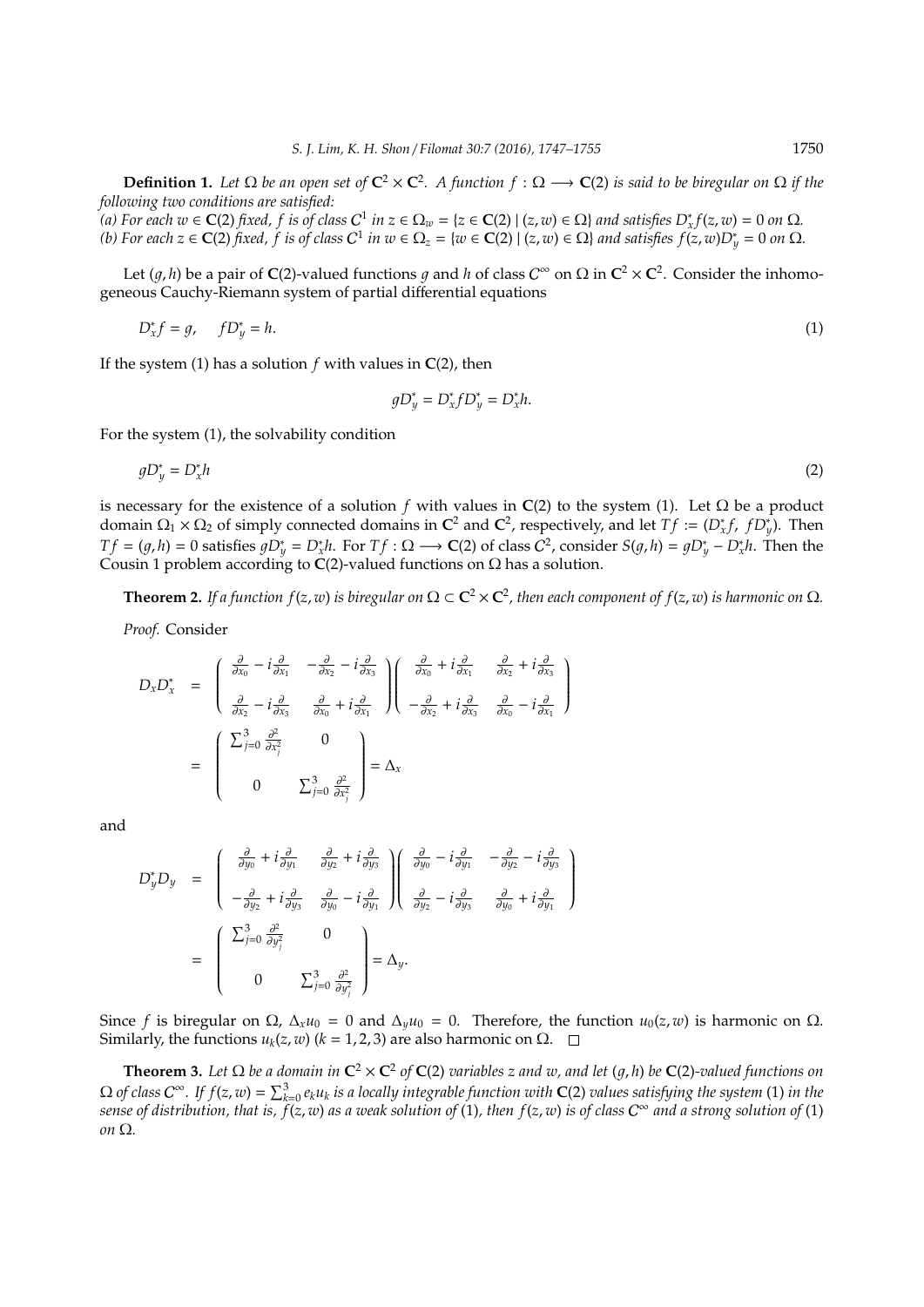*Proof.* Because  $D_x D_x^* = \Delta_x$  and  $D_y^* D_y = \Delta_y$ ,

$$
(\Delta_x + \Delta_y)u_0 = \sum_{j=0}^3 \Bigl(\frac{\partial^2}{\partial x_j^2} + \frac{\partial^2}{\partial y_j^2}\Bigr)u_0.
$$

Because  $u_0$ ,  $u_1$ ,  $u_2$  and  $u_3$  are solutions of the elliptic equation

$$
(\Delta_x + \Delta_y)u_j = D_x D_x^* u_j + u_j D_y^* D_y = D_x g + h D_y \quad (j = 0, 1, 2, 3)
$$

and  $D_x g + h D_y$  is of class  $C^{\infty}$ , each part  $u_j$  of  $f$  is of class  $C^{\infty}$  on  $\Omega$ .

**Example 4.** Let  $r_i$  and  $s_i$  ( $j = 0, 1, 2, 3$ ) be positive numbers. Consider an ellipsoid

$$
\Omega = \Big\{ (z,w) \in \mathbf{C}^2 \times \mathbf{C}^2 \mid \sum_{j=0}^3 \Big( \frac{x_j^2}{r_j^2} + \frac{y_j^2}{s_j^2} \Big) < 1 \Big\}.
$$

*Let g and h be* **C**(2)-valued functions satisfying  $D_x^*h = gD_y^*$  on Ω. Then there exists a **C**(2)-valued function f on  $\Omega$ *of class* C <sup>∞</sup>*, which is a solution of* (1) *.*

#### **3. J-regular Functions with Values in C(4)**

The four-dimensional matrix algebra *M*(4; **C**) is on the field **C** of complex numbers generated by eight bases  $\varepsilon_j$  ( $j = 0, \cdots, 7$ ). Here put

$$
\delta_0 = \begin{pmatrix} 1 & 0 \\ 0 & 1 \end{pmatrix}, \quad \delta_1 = \begin{pmatrix} i & 0 \\ 0 & i \end{pmatrix}, \quad \delta_2 = \begin{pmatrix} 0 & 1 \\ 1 & 0 \end{pmatrix}, \quad \delta_3 = \begin{pmatrix} 0 & i \\ i & 0 \end{pmatrix},
$$

$$
\varepsilon_0 = \begin{pmatrix} \delta_0 & 0 \\ 0 & \delta_0 \end{pmatrix}, \quad \varepsilon_1 = \begin{pmatrix} \delta_1 & 0 \\ 0 & \delta_1 \end{pmatrix}, \quad \varepsilon_2 = \begin{pmatrix} \delta_2 & 0 \\ 0 & \delta_2 \end{pmatrix}, \quad \varepsilon_3 = \begin{pmatrix} \delta_3 & 0 \\ 0 & \delta_3 \end{pmatrix},
$$

$$
\varepsilon_4 = \begin{pmatrix} 0 & \delta_0 \\ \delta_0 & 0 \end{pmatrix}, \quad \varepsilon_5 = \begin{pmatrix} 0 & \delta_1 \\ \delta_1 & 0 \end{pmatrix}, \quad \varepsilon_6 = \begin{pmatrix} 0 & \delta_2 \\ \delta_2 & 0 \end{pmatrix}, \quad \varepsilon_7 = \begin{pmatrix} 0 & \delta_3 \\ \delta_3 & 0 \end{pmatrix}.
$$

Then the following rules are obtained:

$$
\varepsilon_0^2 = \varepsilon_2^2 = \varepsilon_4^2 = \varepsilon_6^2 = I, \quad \varepsilon_1^2 = \varepsilon_3^2 = \varepsilon_5^2 = \varepsilon_7^2 = -I,
$$
  
\n
$$
\varepsilon_1 \varepsilon_2 = \varepsilon_3 = \varepsilon_2 \varepsilon_1, \quad \varepsilon_2 \varepsilon_4 = \varepsilon_6 = \varepsilon_4 \varepsilon_2, \quad \varepsilon_3 \varepsilon_4 = \varepsilon_7 = \varepsilon_4 \varepsilon_3, \quad \varepsilon_1 \varepsilon_6 = \varepsilon_7 = \varepsilon_6 \varepsilon_1,
$$
  
\n
$$
\varepsilon_2 \varepsilon_5 = \varepsilon_7 = \varepsilon_5 \varepsilon_2, \quad \varepsilon_1 \varepsilon_4 = \varepsilon_5 = \varepsilon_4 \varepsilon_1, \quad \varepsilon_5 \varepsilon_6 = \varepsilon_3 = \varepsilon_6 \varepsilon_5, \quad \varepsilon_3 \varepsilon_1 = -\varepsilon_2 = \varepsilon_1 \varepsilon_3.
$$

The element  $\varepsilon_0$  is the identity and the element  $\varepsilon_1$  is the imaginary unit  $\sqrt{-1}$  in the *M*(4; **C**) of complex numbers.

The algebra  $C(4) = \{z = \sum_{j=0}^{7} \varepsilon_j x_j \mid x_j \in \mathbf{R} \ (j=0,1,\cdots,7)\}$  is a commutative subalgebra of  $M(4;\mathbf{C})$  and represented by the following form:

$$
\mathbf{C}(4) = \{ z = \sum_{j=1}^{4} z_j \varepsilon_{2j-2} \mid z_j \in \mathbf{C} \ (j = 1, 2, 3, 4) \},
$$

where  $z_1 = \varepsilon_0 x_0 + \varepsilon_1 x_1$ ,  $z_2 = \varepsilon_0 x_2 + \varepsilon_1 x_3$ ,  $z_3 = \varepsilon_0 x_4 + \varepsilon_1 x_5$  and  $z_4 = \varepsilon_0 x_6 + \varepsilon_1 x_7$ . Here **C**(4) can be identified with  $C^4$ .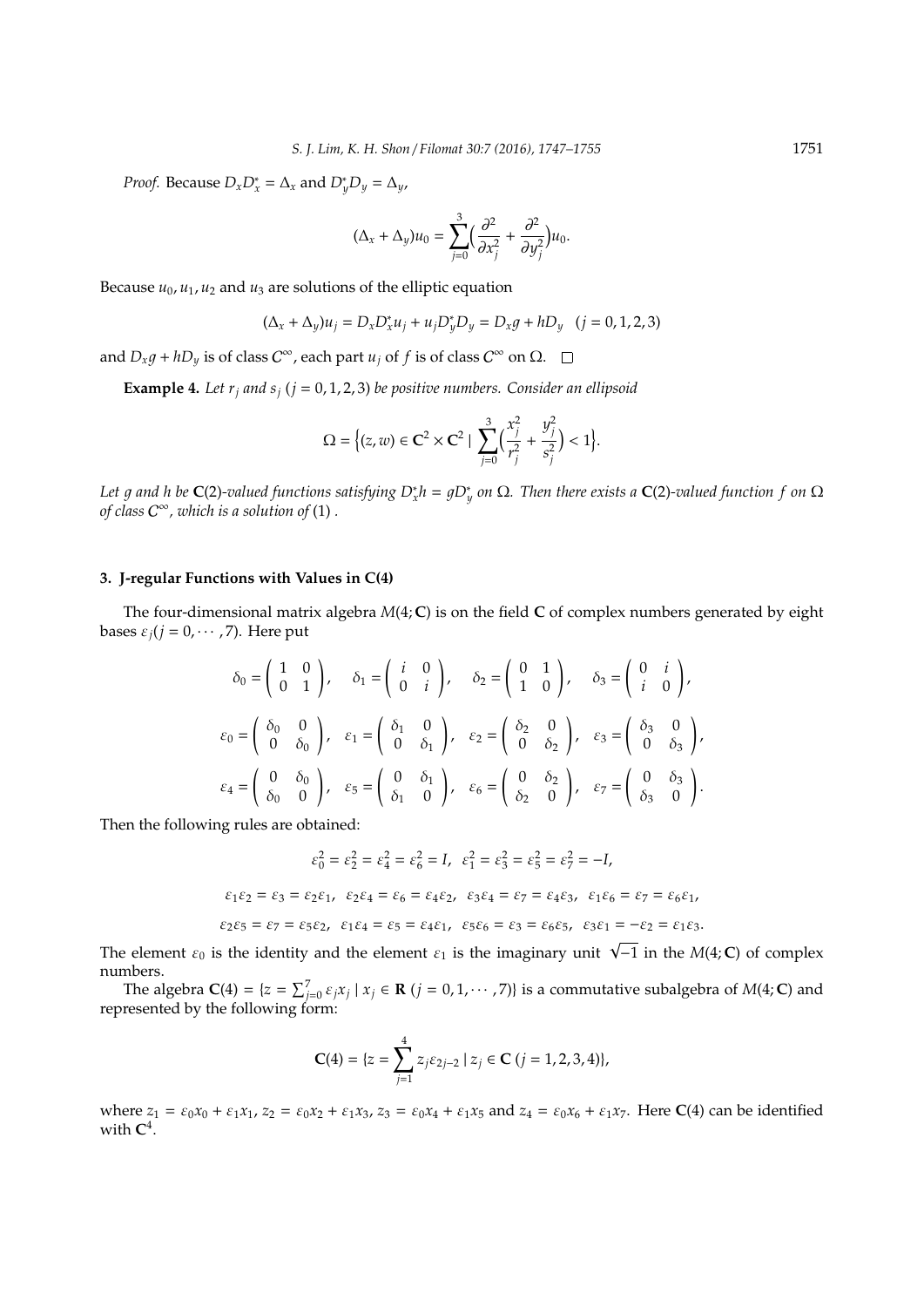Define the multiplication of  $z = \sum_{j=0}^{7} \varepsilon_j x_j$  and  $w = \sum_{j=0}^{7} \varepsilon_j y_j$  by

$$
zw = \begin{pmatrix} a_1 & a_2 & a_3 & a_4 \\ a_2 & a_1 & a_4 & a_3 \\ a_3 & a_4 & a_1 & a_2 \\ a_4 & a_3 & a_2 & a_1 \end{pmatrix},
$$

where  $a_1 = z_1w_1 + z_2w_2 + z_3w_3 + z_4w_4$ ,  $a_2 = z_1w_2 + z_2w_1 + z_3w_4 + z_4w_3$ ,  $a_3 = z_1w_3 + z_2w_4 + z_3w_1 + z_4w_2$  and  $a_4 = z_1w_4 + z_2w_3 + z_3w_2 + z_4w_1$  in **C**(4).

The conjugation *z* <sup>∗</sup> and the norm ||*z*|| of *z* in **C**(4) are defined, respectively, by

$$
z^* = \sum_{j=0}^7 (-1)^j \varepsilon_j x_j = \sum_{j=1}^4 \overline{z_j} \varepsilon_{2j-2},
$$
  
||z|| =  $\frac{1}{2} \sqrt{\text{tr}(zz^*)} = \sqrt{\sum_{j=0}^7 x_j^2},$ 

where  $\overline{z_i}$  ( $j = 1, 2, 3, 4$ ) are usual conjugate numbers in **C**.

Consider two differential operators:

$$
D := \frac{1}{4} \left( \frac{\partial}{\partial z_1} + \varepsilon_2 \frac{\partial}{\partial z_2} + \varepsilon_4 \frac{\partial}{\partial z_3} + \varepsilon_6 \frac{\partial}{\partial z_4} \right) = \begin{pmatrix} D_1 & D_2 \\ D_2 & D_1 \end{pmatrix}
$$

and

$$
D^* = \frac{1}{4} \left( \frac{\partial}{\partial \overline{z_1}} + \varepsilon_2 \frac{\partial}{\partial \overline{z_2}} + \varepsilon_4 \frac{\partial}{\partial \overline{z_3}} + \varepsilon_6 \frac{\partial}{\partial \overline{z_4}} \right) = \left( \begin{array}{cc} \overline{D_1} & \overline{D_2} \\ \overline{D_2} & \overline{D_1} \end{array} \right),
$$

where  $\frac{\partial}{\partial z_k}$ ,  $\frac{\partial}{\partial \overline{z_k}}$  (*k* = 1, 2, 3, 4) are usual complex differential operators (see [2]) and

$$
D_1 = \begin{pmatrix} \frac{\partial}{\partial x_0} - i\frac{\partial}{\partial x_1} & \frac{\partial}{\partial x_2} - i\frac{\partial}{\partial x_3} \\ \frac{\partial}{\partial x_2} - i\frac{\partial}{\partial x_3} & \frac{\partial}{\partial x_0} - i\frac{\partial}{\partial x_1} \end{pmatrix}, \quad D_2 = \begin{pmatrix} \frac{\partial}{\partial x_4} - i\frac{\partial}{\partial x_5} & \frac{\partial}{\partial x_6} - i\frac{\partial}{\partial x_7} \\ \frac{\partial}{\partial x_6} - i\frac{\partial}{\partial x_7} & \frac{\partial}{\partial x_4} - i\frac{\partial}{\partial x_5} \end{pmatrix}.
$$

Then,

$$
F := \frac{1}{4} \text{tr}(DD^*) = \sum_{j=0}^{7} \frac{\partial^2}{\partial x_j^2} = \frac{1}{16} \sum_{j=1}^{4} \frac{\partial^2}{\partial z_j \partial \overline{z}_j}.
$$

Let  $\Omega$  be an open set in  $\mathbb{C}^4$  and  $f(z) = \sum_{k=1}^4 f_k(z) \varepsilon_{2k-2} = \sum_{j=0}^7 \varepsilon_j u_j$  be a function defined on  $\Omega$  with values in  $C(4)$ , where  $z = (z_1, z_2, z_3, z_4)$  and  $f_k(z)$  ( $k = 1, 2, 3, 4$ ) are usual complex-valued functions and  $u_j$  $(j = 0, 1, \dots, 7)$  are real-valued functions.

**Definition 5.** Let  $\Omega$  be an open set in  $\mathbb{C}^4$ . A function  $f(z)$  is said to be J-regular on  $\Omega$  with values in  $\mathbb{C}(4)$  if the *following two conditions are satisfied: (a) fk*(*z*) (*k* = 1, 2, 3, 4) *are continuously di*ff*erential functions on* Ω*, and (b)*

$$
D^*f = 0 \qquad on \quad \Omega. \tag{3}
$$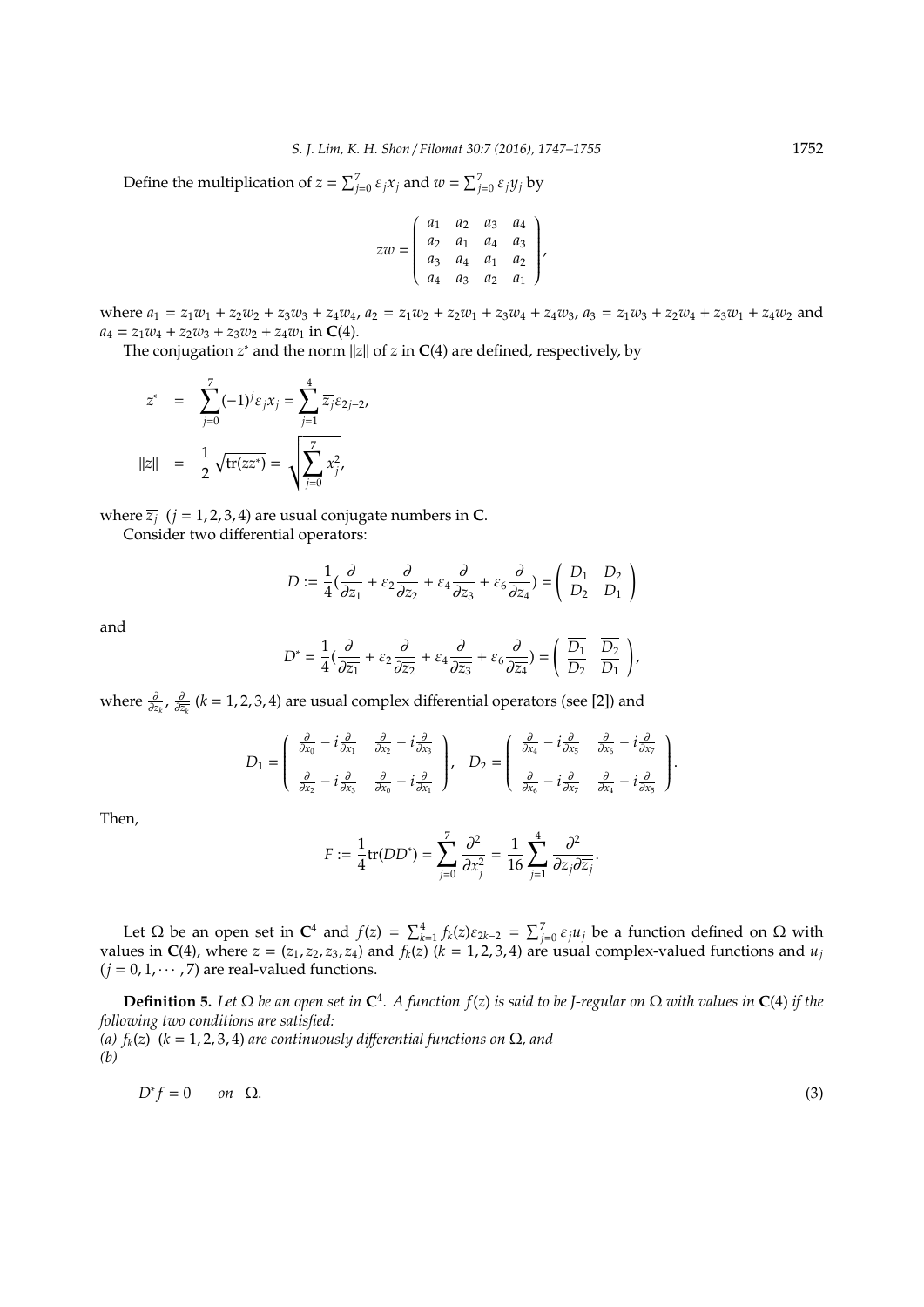The system (3) for the J-regular function *f*(*z*) is equivalent to the following system of equations:

$$
\frac{\partial f_1}{\partial \overline{z_1}} + \frac{\partial f_2}{\partial \overline{z_2}} + \frac{\partial f_3}{\partial \overline{z_3}} + \frac{\partial f_4}{\partial \overline{z_4}} = 0, \quad \frac{\partial f_2}{\partial \overline{z_1}} + \frac{\partial f_1}{\partial \overline{z_2}} + \frac{\partial f_4}{\partial \overline{z_3}} + \frac{\partial f_3}{\partial \overline{z_4}} = 0, \n\frac{\partial f_3}{\partial \overline{z_1}} + \frac{\partial f_1}{\partial \overline{z_2}} + \frac{\partial f_1}{\partial \overline{z_3}} + \frac{\partial f_2}{\partial \overline{z_4}} = 0, \quad \frac{\partial f_4}{\partial \overline{z_1}} + \frac{\partial f_3}{\partial \overline{z_2}} + \frac{\partial f_2}{\partial \overline{z_3}} + \frac{\partial f_1}{\partial \overline{z_4}} = 0.
$$
\n(4)

**Definition 6.** Let  $\Omega$  be a domain in  $\mathbb{C}^4$  and let

$$
f=(u_0,u_1,\cdots,u_7): \Omega\to \mathbf{C}(4).
$$

*This mapping is said to be harmonic if all its components*  $u_i$  *(* $j = 0, 1, \dots, 7$ *) of f are harmonic on*  $\Omega$ *. The system* (3) *is called a generalized Cauchy-Riemann system if every solution*  $f(z)$  *has only harmonic components*  $u_j$  *(* $j = 0, 1, \cdots, 7$ *).* 

**Proposition** 7. Let Ω be a domain in  $C^4$  and  $f(z)$  be a J-regular function on Ω. If F  $f(z) = 0$ , then the system (3) *is a generalized Cauchy-Riemann system on* Ω*.*

*Proof.* If  $Ff(z) = 0$ , then  $\sum_{j=0}^{7}$ ∂ 2 *f*  $\frac{\partial^2 f}{\partial x_j^2} = 0$ . Therefore, the components *u*<sub>0</sub>, *u*<sub>1</sub>, · · · , *u*<sub>7</sub> are harmonic on Ω. That is, the system (3) is a generalized Cauchy-Riemann system on  $\Omega$ .  $\square$ 

Let  $f(z)$  be a J-regular function defined on  $\Omega$  of  $\mathbb{C}^4$ . Define the derivative  $f'(z)$  by  $f'(z) = Df(z)$ .

**Theorem 8.** Let  $\Omega$  be a domain in  $\mathbb{C}^4$  and  $f(z)$  be a J-regular function defined on  $\Omega$  with values in  $\mathbb{C}(4)$ . Then,

$$
f'(z) = \frac{1}{4} \Big( \sum_{j=0}^{3} \varepsilon_{2j} \frac{\partial}{\partial x_{2j}} \Big) f(z) = -\frac{1}{4} \Big( \sum_{j=0}^{3} \varepsilon_{2j+1} \frac{\partial}{\partial x_{2j+1}} \Big) f(z).
$$
 (5)

*Proof.* Because the function  $f(z)$  is J-regular on  $\Omega$ ,

$$
f'(z) = \begin{pmatrix} b_1 & b_2 & b_3 & b_4 \ b_2 & b_1 & b_4 & b_3 \ b_3 & b_4 & b_1 & b_2 \ b_4 & b_3 & b_2 & b_1 \end{pmatrix} = \begin{pmatrix} c_1 & c_2 & c_3 & c_4 \ c_2 & c_1 & c_4 & c_3 \ c_3 & c_4 & c_1 & c_2 \ c_4 & c_3 & c_2 & c_1 \end{pmatrix} = \frac{1}{4} \Big( \sum_{j=0}^3 \varepsilon_{2j} \frac{\partial}{\partial x_{2j}} \Big) f(z),
$$

where

$$
b_1 = \frac{1}{8} \{ \left( \frac{\partial u_0}{\partial x_0} + \frac{\partial u_1}{\partial x_1} + \frac{\partial u_2}{\partial x_2} + \frac{\partial u_3}{\partial x_3} + \frac{\partial u_4}{\partial x_4} + \frac{\partial u_5}{\partial x_5} + \frac{\partial u_6}{\partial x_6} + \frac{\partial u_7}{\partial x_7} \right) + i \left( \frac{\partial u_1}{\partial x_0} - \frac{\partial u_0}{\partial x_1} + \frac{\partial u_3}{\partial x_2} - \frac{\partial u_2}{\partial x_3} + \frac{\partial u_5}{\partial x_4} - \frac{\partial u_4}{\partial x_5} + \frac{\partial u_7}{\partial x_6} - \frac{\partial u_6}{\partial x_7} \right) \},
$$
  
\n
$$
b_2 = \frac{1}{8} \{ \left( \frac{\partial u_2}{\partial x_0} + \frac{\partial u_3}{\partial x_1} + \frac{\partial u_0}{\partial x_2} + \frac{\partial u_1}{\partial x_3} + \frac{\partial u_6}{\partial x_4} + \frac{\partial u_7}{\partial x_5} + \frac{\partial u_4}{\partial x_6} + \frac{\partial u_5}{\partial x_7} \right) \},
$$
  
\n
$$
b_3 = \frac{1}{8} \{ \left( \frac{\partial u_4}{\partial x_0} + \frac{\partial u_5}{\partial x_1} + \frac{\partial u_6}{\partial x_2} - \frac{\partial u_7}{\partial x_3} + \frac{\partial u_0}{\partial x_4} - \frac{\partial u_6}{\partial x_5} + \frac{\partial u_5}{\partial x_6} - \frac{\partial u_4}{\partial x_7} \right) \},
$$
  
\n
$$
b_3 = \frac{1}{8} \{ \left( \frac{\partial u_4}{\partial x_0} + \frac{\partial u_5}{\partial x_1} + \frac{\partial u_6}{\partial x_2} + \frac{\partial u_7}{\partial x_3} + \frac{\partial u_0}{\partial x_4} + \frac{\partial u_1}{\partial x_5} + \frac{\partial u_2}{\partial x_6} + \frac{\partial u_3}{\partial x_7} \right) \},
$$
  
\n
$$
b_4 = \frac{1}{8} \{ \left( \frac{\partial u_
$$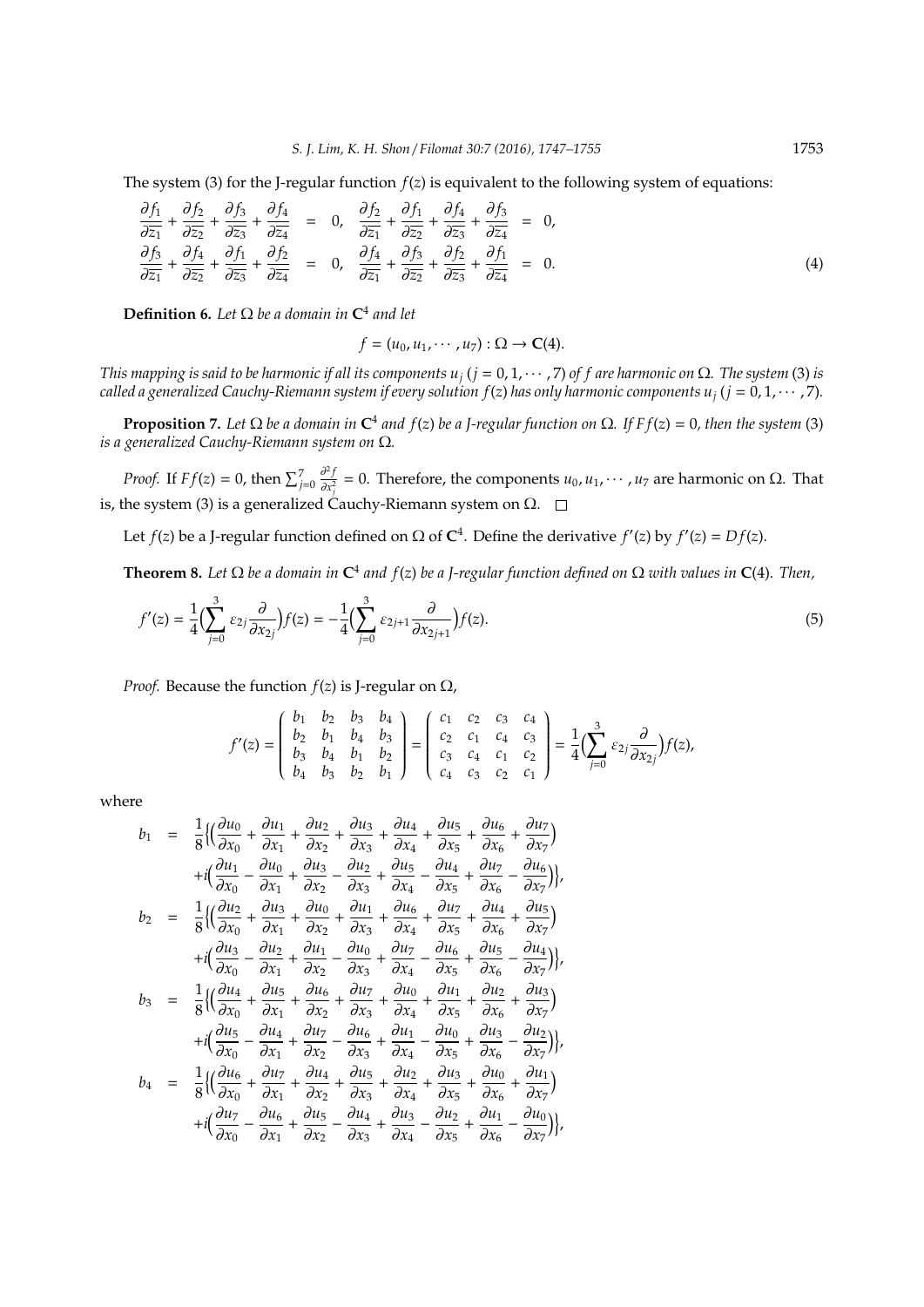and

$$
c_1 = \frac{1}{4} \left( \frac{\partial f_1}{\partial x_0} + \frac{\partial f_2}{\partial x_2} + \frac{\partial f_3}{\partial x_4} + \frac{\partial f_4}{\partial x_6} \right), \quad c_2 = \frac{1}{4} \left( \frac{\partial f_2}{\partial x_0} + \frac{\partial f_1}{\partial x_2} + \frac{\partial f_4}{\partial x_4} + \frac{\partial f_3}{\partial x_6} \right),
$$
  

$$
c_3 = \frac{1}{4} \left( \frac{\partial f_3}{\partial x_0} + \frac{\partial f_4}{\partial x_2} + \frac{\partial f_1}{\partial x_4} + \frac{\partial f_2}{\partial x_6} \right), \quad c_4 = \frac{1}{4} \left( \frac{\partial f_4}{\partial x_0} + \frac{\partial f_3}{\partial x_2} + \frac{\partial f_2}{\partial x_4} + \frac{\partial f_1}{\partial x_6} \right).
$$

Similarly, the result can be proved for the right-hand side of  $(5)$ .  $\Box$ 

**Theorem 9.** *Let f*(*z*) *be a J-regular function on a domain G of* **C** 4 *and let*

 $ω = dz_1 ∧ dz_2 ∧ dz_3 ∧ dz_4 ∧ d\overline{z_2} ∧ d\overline{z_3} ∧ d\overline{z_4}$  $-dz_1 \wedge dz_2 \wedge dz_3 \wedge dz_4 \wedge d\overline{z_1} \wedge d\overline{z_3} \wedge d\overline{z_4} \varepsilon_2$ +*dz*<sup>1</sup> ∧ *dz*<sup>2</sup> ∧ *dz*<sup>3</sup> ∧ *dz*<sup>4</sup> ∧ *dz*<sup>1</sup> ∧ *dz*<sup>2</sup> ∧ *dz*4ε<sup>4</sup>  $-dz_1$  ∧ *dz*<sub>2</sub> ∧ *dz*<sub>3</sub> ∧ *dz*<sub>4</sub> ∧ *dz*<sub>1</sub> ∧ *dz*<sub>2</sub> ∧ *dz*<sub>3</sub> ε<sub>6</sub>.

*Then, for any bounded domain*  $\Omega \subset G$  with a smooth boundary b $\Omega$ ,  $\int_{b\Omega} \omega f = 0$ .

*Proof.* Let

$$
\begin{array}{rcl}\n\omega_{(1)} & = & dz_1 \wedge dz_2 \wedge dz_3 \wedge dz_4 \wedge d\overline{z_2} \wedge d\overline{z_3} \wedge d\overline{z_4}, \\
\omega_{(2)} & = & dz_1 \wedge dz_2 \wedge dz_3 \wedge dz_4 \wedge d\overline{z_1} \wedge d\overline{z_3} \wedge d\overline{z_4}, \\
\omega_{(3)} & = & dz_1 \wedge dz_2 \wedge dz_3 \wedge dz_4 \wedge d\overline{z_1} \wedge d\overline{z_2} \wedge d\overline{z_4}, \\
\omega_{(4)} & = & dz_1 \wedge dz_2 \wedge dz_3 \wedge dz_4 \wedge d\overline{z_1} \wedge d\overline{z_2} \wedge d\overline{z_3}.\n\end{array}
$$

Then,

$$
\omega f = (\omega_{(1)} - \omega_{(2)}\varepsilon_2 + \omega_{(3)}\varepsilon_4 - \omega_{(4)}\varepsilon_6)(f_1 + f_2\varepsilon_2 + f_3\varepsilon_4 + f_4\varepsilon_6) \n= (f_1\omega_{(1)} - f_2\omega_{(2)} + f_3\omega_{(3)} - f_4\omega_{(4)}) \n+ (f_2\omega_{(1)} - f_1\omega_{(2)} + f_4\omega_{(3)} - f_3\omega_{(4)})\varepsilon_2 \n+ (f_3\omega_{(1)} - f_4\omega_{(2)} + f_1\omega_{(3)} - f_2\omega_{(4)})\varepsilon_4 \n+ (f_4\omega_{(1)} - f_3\omega_{(2)} + f_2\omega_{(3)} - f_1\omega_{(4)})\varepsilon_6.
$$

Therefore,

$$
d(\omega f) = \left(\frac{\partial f_1}{\partial \overline{z_1}} + \frac{\partial f_2}{\partial \overline{z_2}} + \frac{\partial f_3}{\partial \overline{z_3}} + \frac{\partial f_4}{\partial \overline{z_4}}\right) dV + \left(\frac{\partial f_2}{\partial \overline{z_1}} + \frac{\partial f_1}{\partial \overline{z_2}} + \frac{\partial f_4}{\partial \overline{z_3}} + \frac{\partial f_3}{\partial \overline{z_4}}\right) dV \varepsilon_2 + \left(\frac{\partial f_3}{\partial \overline{z_1}} + \frac{\partial f_4}{\partial \overline{z_2}} + \frac{\partial f_1}{\partial \overline{z_3}} + \frac{\partial f_2}{\partial \overline{z_4}}\right) dV \varepsilon_4 + \left(\frac{\partial f_4}{\partial \overline{z_1}} + \frac{\partial f_3}{\partial \overline{z_2}} + \frac{\partial f_2}{\partial \overline{z_3}} + \frac{\partial f_1}{\partial \overline{z_4}}\right) dV \varepsilon_6,
$$

where  $dV = dz \wedge d\overline{z}$ . By the system (4),  $d(\omega f) = 0$ . By the Stokes' theorem,

$$
\int_{b\Omega} \omega f = \int_{\Omega} d(\omega f) = 0.
$$

 $\Box$ 

**Theorem 10.** *Let* Ω *be a domain in* **C** 4 *. If the system* (3) *is a generalized Cauchy-Riemann system on* Ω*, then it is elliptic.*

*Proof.* Assume that there exist a non-zero vector  $\lambda = (\lambda_0, \lambda_1, \cdots, \lambda_7) \in \mathbb{R}^8$  and a non-zero column vector